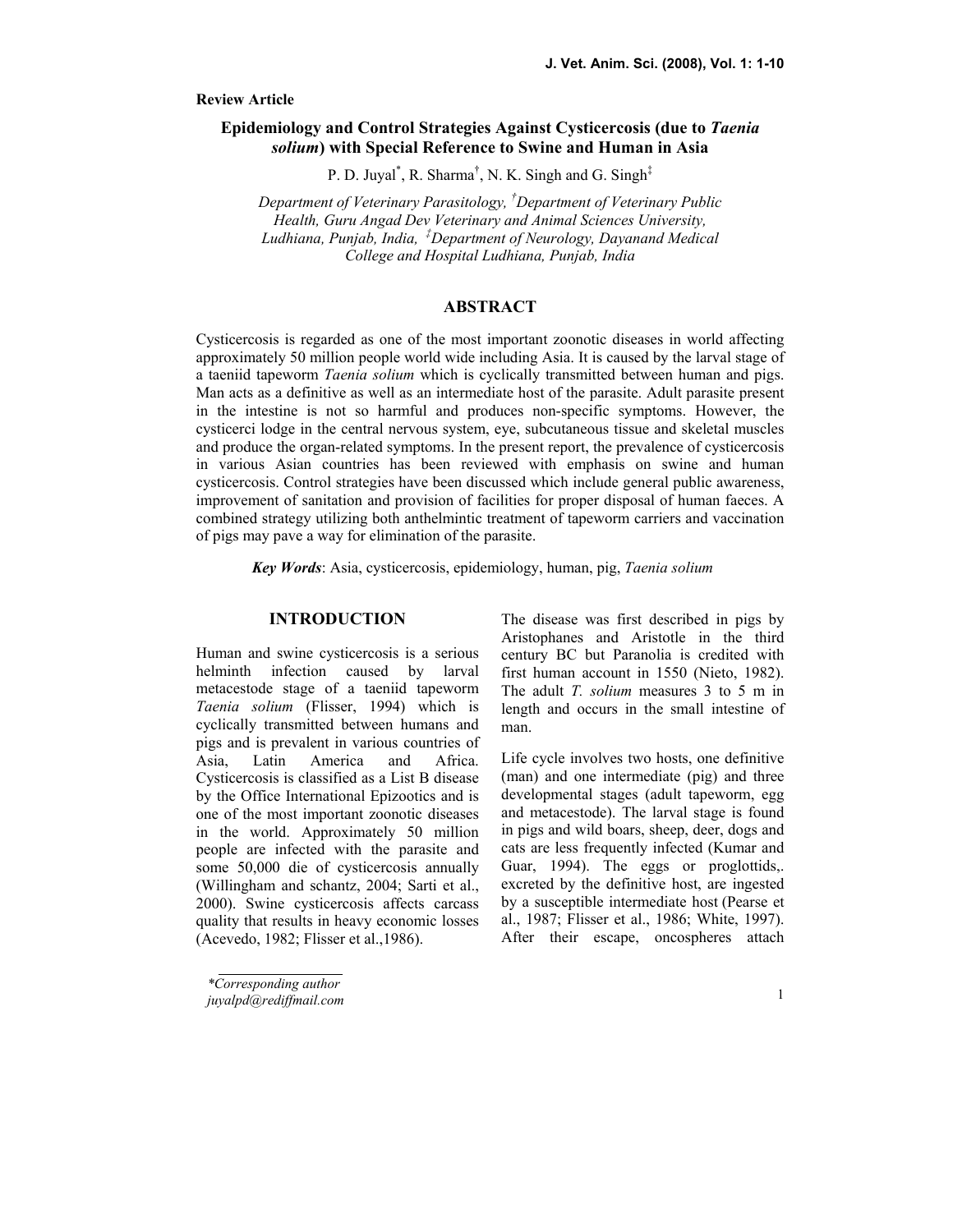themselves to the intestinal mucosa via hooks (Canedo et al., 1990) and mature to cysticerci over a period of three weeks to two months (White, 1997). The fully developed cysticercus measures upto 20  $x^{10}$ mm and contains an invaginated scolex. In pigs, cysticerci are mainly found in the muscles of neck, shoulder, thigh, tongue, heart and brain (Kumar and Guar, 1994; Pramanik et al., 1985). In heavily infected cases, cysts are also found in the liver, lungs and intercoastal muscles (Kumar et al., 1991). Ocular and orbital cysticercosis has also been reported in pigs (Cardenas et al., 1984). The life cycle is completed when man ingests raw, semi or under cooked infected "measly" pork (Varma, 1991; Madeley, 1984).

Man can also act as intermediate host and can result in the development of cysticercosis by ingestion of T. solium eggs (Nash and Neva, 1984) through faecal oral route. The *T. solium* eggs are sticky and are likely to be transmitted either by direct contact with a tapeworm carrier or food prepared by the carrier (White, 1997). Cysticercosis in man can also be acquired through ingestion of vegetables irrigated with contaminated sewage water (Flisser, 1994). T. solium transmission has been associated with poverty, lack of sanitary services and practices of rearing backyard pigs with free access to the areas that villagers use as toilets, and cultural behavior (Flisser et al., 2006).

In man, cysticerci lodge themselves in the central nervous system (CNS), eye, subcutaneous tissues and skeletal muscles (Flisser, 1994). The most serious effects are attributed to localization of cysts in the CNS resulting into neurocysticercosis (NCC).

#### Clinical Signs

Clinical signs of T. solium cysticercosis in pigs are usually not seen and animals appear to be perfectly healthy despite heavy infection. Noticeable clinical manifestations

are found in those cases in which cysticerci get lodged in the eye and brain (Kumar and Gaur, 1994). The presence of one or more adult worms in man may cause non-specific symptoms although there may be vague abdominal pain, with diarrhea, constipation and slight eosinophilia. Possible infection of man with cysticerci lead to a serious disease in the form of dermal, muscular, ocular or even neurocysticercosis (Cruz et al., 1989). Cysticerci in the subcutaneous tissues and muscles are usually asymptomatic or well tolerated probably because they are found in small numbers. Muscular pseudohypertrophy has been reported in cases that have large number of parasites (Rum and Joo, 1989). Ocular cysticercosis may result in a generalized decrease in visible acuity, retinal edema, hemorrhages or visual field defects if cysts occur on the optical tract. Human neurocysticercosis is a complex disease, which sometimes may remain asymptomatic or have a pleomorphic clinical presentation (Escobar and Nieto, 1983; Rabiela et al., 1989). Its major manifestations depend not only on the number, location, stage and type of parasites lodged in CNS but also on the extent of the inflammatory response induced by the parasite and the condition of the host (Cook, 1988; Botero, 1988; Takayanagui, 1990). Seizures are the most frequent clinical manifestation (Flisser, 1994) and late onset epilepsy shows a strong association with cysticercosis (Vazquez and Satelo, 1992). Less common manifestations include headache, symptoms of elevated intracranial pressure and altered mental status (Subianto et al., 1978; White, 1997).

## Epidemiology of Swine Cysticercosis

There is a wide variation in the prevalence of cysticercosis in different regions and socioeconomic groups in the same country.

*China*: China has 4.6 billion pig population (Anonymous, 1998). Survey in rural portions and the Shandong province revealed that pigs were rarely housed in pigpens, human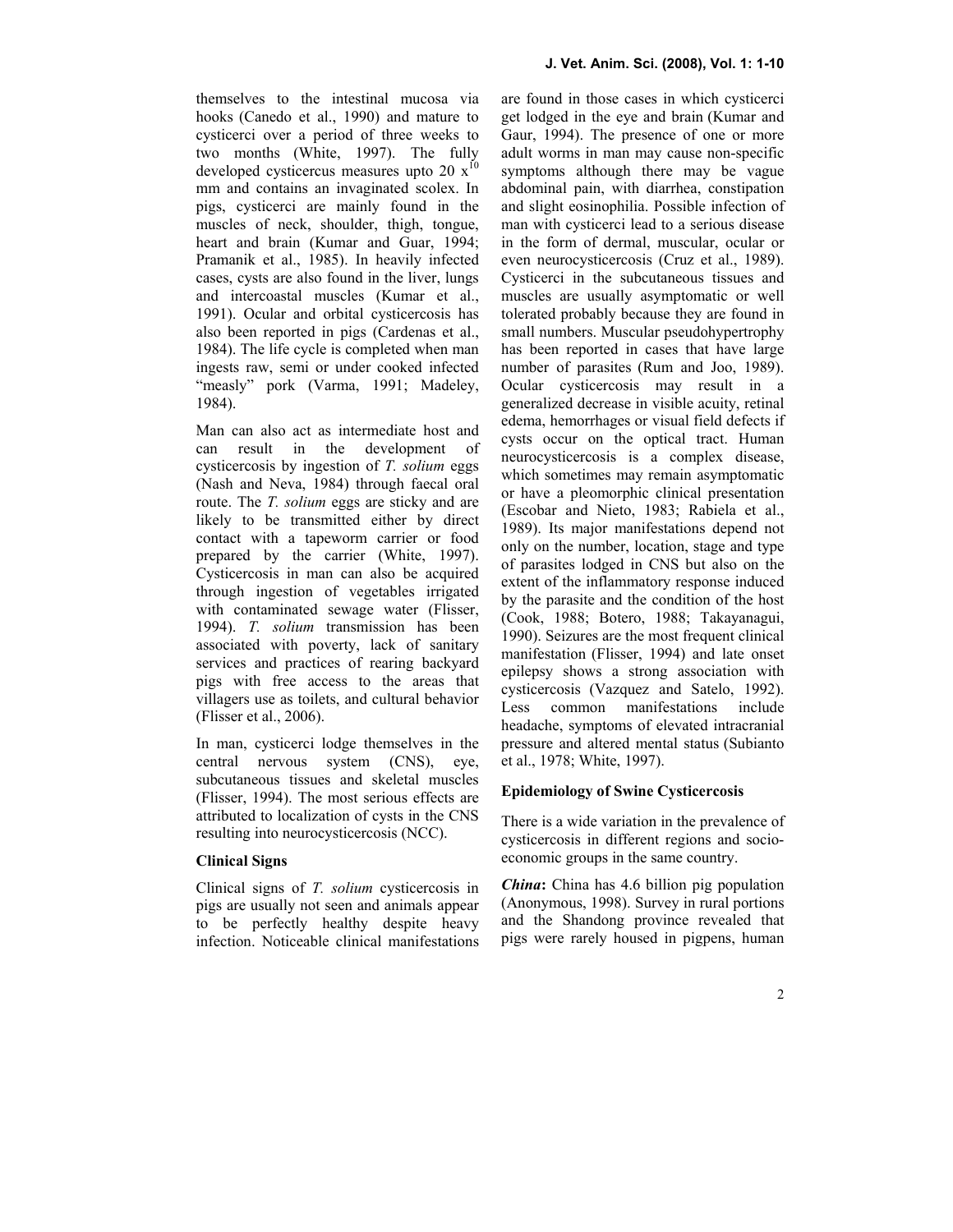defecation was a common problem. Awareness regarding the use of infected pork meat was little (Cao et al., 1997). A seroepidemiological survey of human cysticercosis by means of an IHAT in 6 villages of Nehe county of Heilongjiang Province revealed that out of 9832 residents examined 83 cases (0.8%) were found positive (Xu et al. 1986).

Another epidemiological study in 12 villages of 3 townships in Yucheng county and 9 villages of 2 townships in Yanzhou county revealed an infection rate of 0.3% and 0.71% of taeniosis and cysticercosis respectively among 11296 persons examined. The prevalence rate of porcine cysticercosis ranged from 0.73% to 6.21% with 5.1% of 215 blood samples collected from swine testing positive (Cao et al., 1995). A similar study carried out in Shandong Province, reported an infection rate of 0.1% and 0.107% of adult worm and metacestode, respectively in 35512 persons surveyed in 56 village of 5 counties (Liu et al., 2000). However, a prevalence rate of 0.032% and 0.051% of adult worms and cysticerci was reported in another survey carried out in 1999 in Shandong Province, China (Miao et al., 2000). The seroprevalence of specific anti-cysticercosis IgG4 was 2.24%. The prevalence of porcine cysticercosis ranged from 0.12 to 0.48% and the seroprevalence was 4.41% (Miao et al., 2000).

House to house interviews in the field, faecal examination and serological tests indicated that the prevalence of Taenia infection and cysticercosis in the human population were 0.048% and 0.057%, respectively and the prevalence differed among occupations and from region to region, but there was no significant difference between men and women, city and suburb (Liu et al., 2000). Unhealthy eating and unhygienic habits were commonly practiced among residents. About 92.3% of the families have latrines connected to pigsties. The surrounding sanitation and the disposal of faecal material

were poor. The detection rate of porcine cysticercosis was 0.06% and the positive rate of anti-cysticercosis antibody in pigs was 1.99% (Liu et al., 2000).

Hong Kong and Singapore: A survey in three different ethnic communities using an anticysticercus ELISA demonstrated an overall prevalence of 8% in human beings, among individuals of Chinese origin (13%) than of India (5%) or Malaysia (3%) origin (Coker-Vann et al., 1981). Singapore is considered `at-risk' for *T. solium* considered `at-risk' for T. solium cysticercosis due to the tourists to and from this country. Hong Kong imports pork from China and thus local cases of cysticercosis result from the consumption of imported pork (Ko, 1991).

India: In India, an unimaginable disparity exists in the geography, ethnicity, religion, food, personal habits, level of education and standards of living within the country. These factors have direct bearing on the frequency of Taenia solium infection and consequently the geographical distribution of infection varies in different states of India (Singh et al., 2002). The average infection rate found during last 45 years was 10.22 % ranging from 1.75 % to 36.7 %. The prevalence rate of T.solium in man varies from 0.75% to 1.00% in certain communities, particularly in rural areas where contact of human beings with pig populations is frequent. Out of 4858 pigs slaughtered at a bacon factory in Uttar Pradesh, 123 (2.53%) were found positive for the parasite (Varma and Ahluwalia, 1981). In northern India the prevalence of metacestodes and Cysticercus cellulosae was 20.8% pigs (Deka et al., 1985). C. cellulosae was detected in 477 (4.24%) of 11,237 pigs of various ages examined at the Tangra (Calcutta) pig abattoir (Pramanik et al., 1985). Prevalence was higher in crossbred than in indigenous animals, but was not affected by age or sex. In Uttar Pradesh State presence of cysticerci is 9.3% in pigs(Pathak et al, 1984).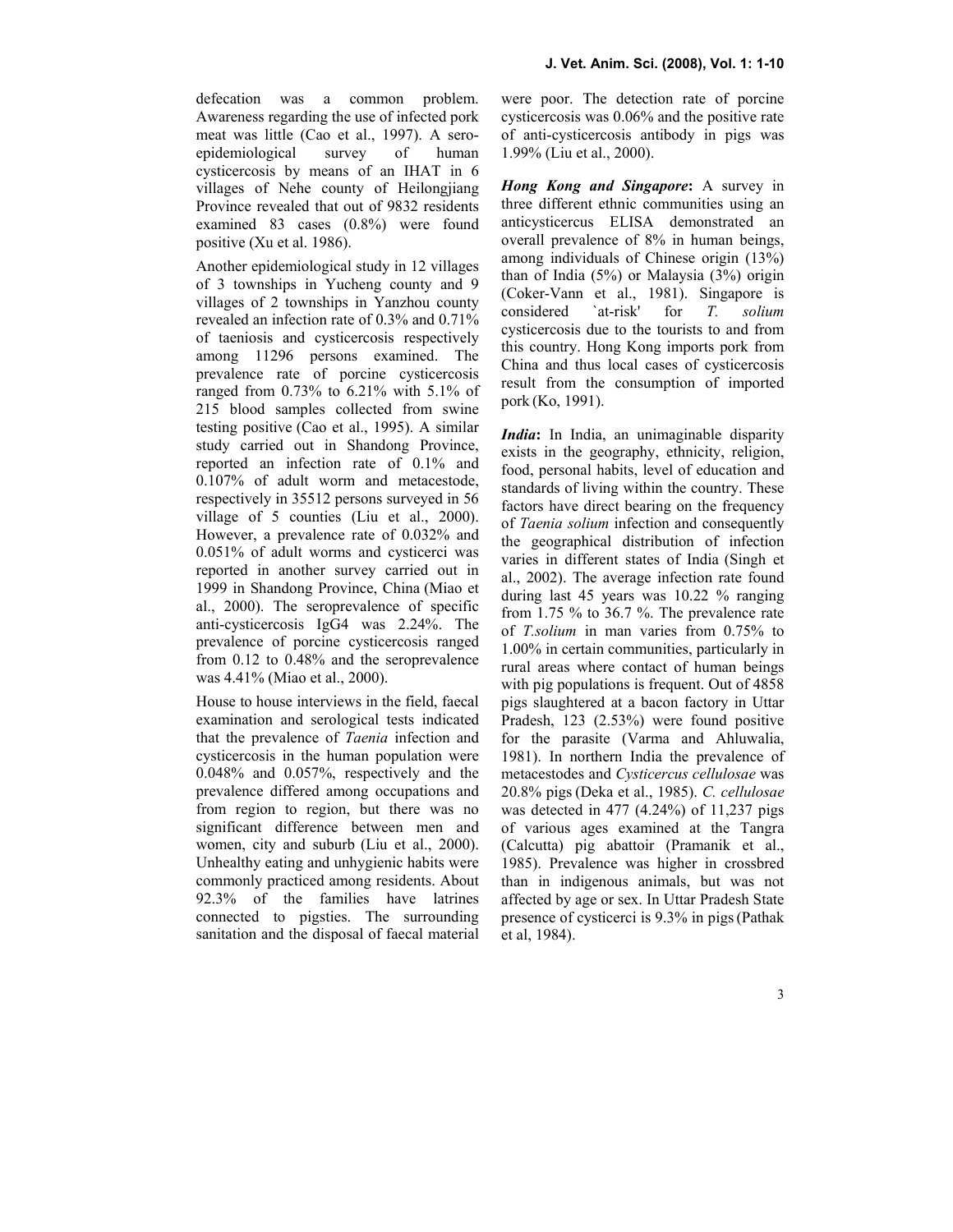The prevalence of C. cellulosae (T. solium) in Chitoor, Krishna, West Godavari and Guntur districts of Andhra Pradesh were 8.66, 8.00, 6.00 and 43.3 percent, respectively (D'Souza, 1998). Prevalence was found to be 5.36% a bacon factory in Gannavaram. The prevalence of C. cellulosae was investigated in 279 pigs slaughtered at different abattoirs in Greater Guwahati, (Assam) which was found to be 3.22 percent Sharma et al. (2004). The prevalence rate of 1.70 and 6.35 per cent was reported in Ludhiana city of Punjab state on post-mortem examination (Avapal et al., 2003; Sharma et al., 2004). Human neurocysticercosis is regarded as the second most common intracranial space occupying lesions following tuberculosis in India (Mahajan, 1982) and the most common cause of epilepsy (Sawhney et al., 1996). Computed Topography (CT) scan reports of children and adolescents after first seizure revealed that single small enhancing CT lesion is a most common radiological abnormality occurring even after the first seizure (Garg et al., 2000) and the commonest radiological abnormality in Indian patients with new onset of partial seizures (Puri et al., 1991). Childhood NCC (Neurocysticercosis) is now well recognized clinical entity (Garg et al., 2000 ) and 5.47 % of children with subacute and chronic meningitis have revealed the presence of anti cysticercal antibody in cerebrospinal fluid (Chandermukhi and Nayak, 1990).

Indonesia: About 88% of the population is Muslim; the remaining 12% consists of Christians, Hindus and Buddhist (www.geographic.com). Improper cooking of infested pork and reliance upon traditional sanitary practices are the major cause of higher incidence of T. solium taeniosis and cysticercosis in Indonesia. People generally defecate in their house yards and garden and allow free ranging of pigs to clear the excrement at night time. In Bali traditional dish lavar is made of minced raw pork mixed

with coconut and spices. In Moslem dominated regions of Indonesia human and porcine cysticercosis is infrequent. However, they constitute major health and economic problem in other community people in which the estimated prevalence varies between 2% in Bali and 48% in Irian Jaya, which is being one of highest reported figures in the world (Simanjuntak et al., 1997; Margono et al. 2003). Approximately 8.6% of the local population in Kama, harbour adult T. solium (Margono et al., 2003). Intestinal taeniosis is common in Bali and three instances of Taenia spp. infections were reported among 415 faecal samples surveyed in Bali (Sutisna et al., 1977). Several workers have recently examined the intestinal T. solium infection in Irian Jaya which varied from 8 to 51% (Margono et al., 2003). Some recent studies using serological markers suitable for human and swine have been demonstrated serological evidence of exposure among dogs in Indonesia. A prevalence of 21% anticysticercus antibodies in sera based upon ELISA among inhabitants of Bali was found Coker-Vann et al., (1981) and an immunoblot based seropositivity to be 13% (Theis et al., 1994).

Korea: During the last few decades, Taenia infection was decreased steadily in Korea. The egg positive rate has always been the highest in Cheju province although the infections were found throughout the country. Porcine infection with T. solium metacestodes had been as high as 70% in Cheju province where pigs have been reared in pig pens in each household. After 1986, no more swine infections were found when the Governor of Cheju province banned the use of pigpens. Of 3799 pigs slaughtered at 54 abattoirs in nine regions, 12 pigs (0.3%) from three regions were infected with C. cellulosae (Jang and Kang, 1989), nine of these were from Cheju Island. Of 190 live pigs examined for C. cellulosae from 54 farms on Cheju Island, five (2.6%) from 3 farms were found infected.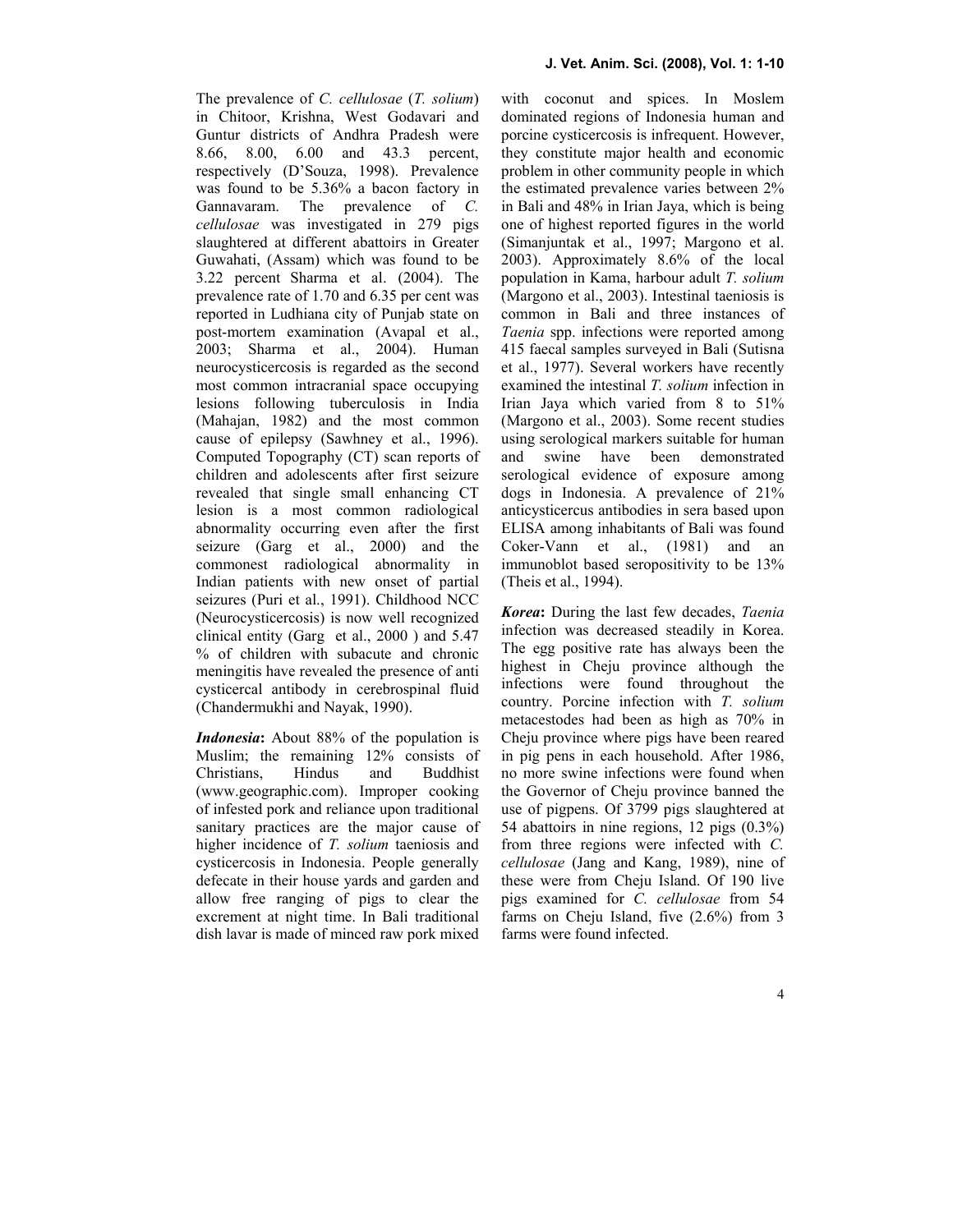Myanmar: An earliest Coker-Vann et al. (1981) performed a serological study in a local population using an ELISA found anticysticerus antibodies in 6% of the samples surveyed.

Malaysia and Bangladesh: T. solium is infrequent in this country as most of the Malaysian are Muslim. Similarly main religion in Bangaldesh is Muslim. Hence indigenous cases of T. solium taeniosis and cysticercosis do not occur (Singh et al., 2002).

Nepal: In Nepal, pork contributes about 7% of the meat consumed. Previously, pork was consumed only by people belonging to low castes, however, in recent years, the consumption of pork has increased in higher castes. T. solium cysticercosis is a major health hazard in the country as (Amatya and Kimula, 1999; Shrestha et al., 1999). Data indicate that NCC is the commonest cause of seizure in Nepal. Both solitary and multiple form of cerebral cysticercosis are seen though the former predominates.

Sri Lanka: NCC including solitary cysticercosis granuloma, which occurs very commonly in several neighbouring countries, does not occur in Sri Lanka (Singh et al., 2002).

Thailand: T. solium infection is quite uncommon in Thailand (Vejajiva, 1977). However, reports of sporadic cases have been made. A recent report from a provincial general hospital in Surin, in Northeast Thailand found frequent occurrence of solitary cysticercosis granuloma<br>(Yodnopaklow and Mahuntussanapong, and Mahuntussanapong, 2000).

Vietnam, Cambodia and Laos: Cysticercosis is wide-spread in North Vietnam and is often seen in male adults aged 30 to 60 years, but not in children (Hoang and Nguyen, 2000). In 36 children convalescing from a flu like illness in Vietnam 3% of serum samples were positive for

anticysticercus antibodies (Coker-Vann et al., 1981). A seropositivity of 5.7% among inhabitant of North Vietnam was reported (Brandt, 2000). A survey on cysticercosis infection in humans and pigs was carried out in the Bac Kan and Bac Ninh provinces (Vietnam) from 1999-2000. Results of faecal and serological examination of humans demonstrated that 1.00-12.6% were infected with Taenia and 2.2-7.2% with Cysticercus. Ten of 26 necropsied pigs were found to be infected with C. tenuicollis, but the infection by C. cellulosae was not observed. ELISA carried out on 323 pig serum samples showed a disease prevalence of 9.91%, varying from 6.06-15.49% (Nguyen et al., 2002).

## Control Strategies

Control of cysticercosis is a difficult task because of local habits, traditions and practices. Control can be made by creating of an awareness of these infections among the general public, improvement of sanitation and provision of facilities to dispose human faeces. Cooking is the most effective means of prophylaxis. Cysticerci are killed at 45- 50°C but pork should be cooked for at least one and a half hours for every pound, or until it becomes grey in color. Cysticerci are also killed by freezing below -20° C but at 0-2°C they survive for nearly two months and at room temperature for 26 days. Freezing at -  $10^{\circ}$ C for  $> 4$  days is an effective but expensive method (Brown and Belding, 1964). Prolonged cold storage or cooking to a core temperature of 70°C inactivates the parasites in meat and meat products. Pickling is not always effective whereas, both boiling and freezing (-20°C) kill the cysticerci (Flisser et al., 1986). Taenia solium cysticerci are more resistant to acid than to basic solutions. Infected pork carcasses can be rendered fit for human consumption by exposure to gamma radiation at doses between 20 and 60 K rads for 10 min (Hafeez, 2001).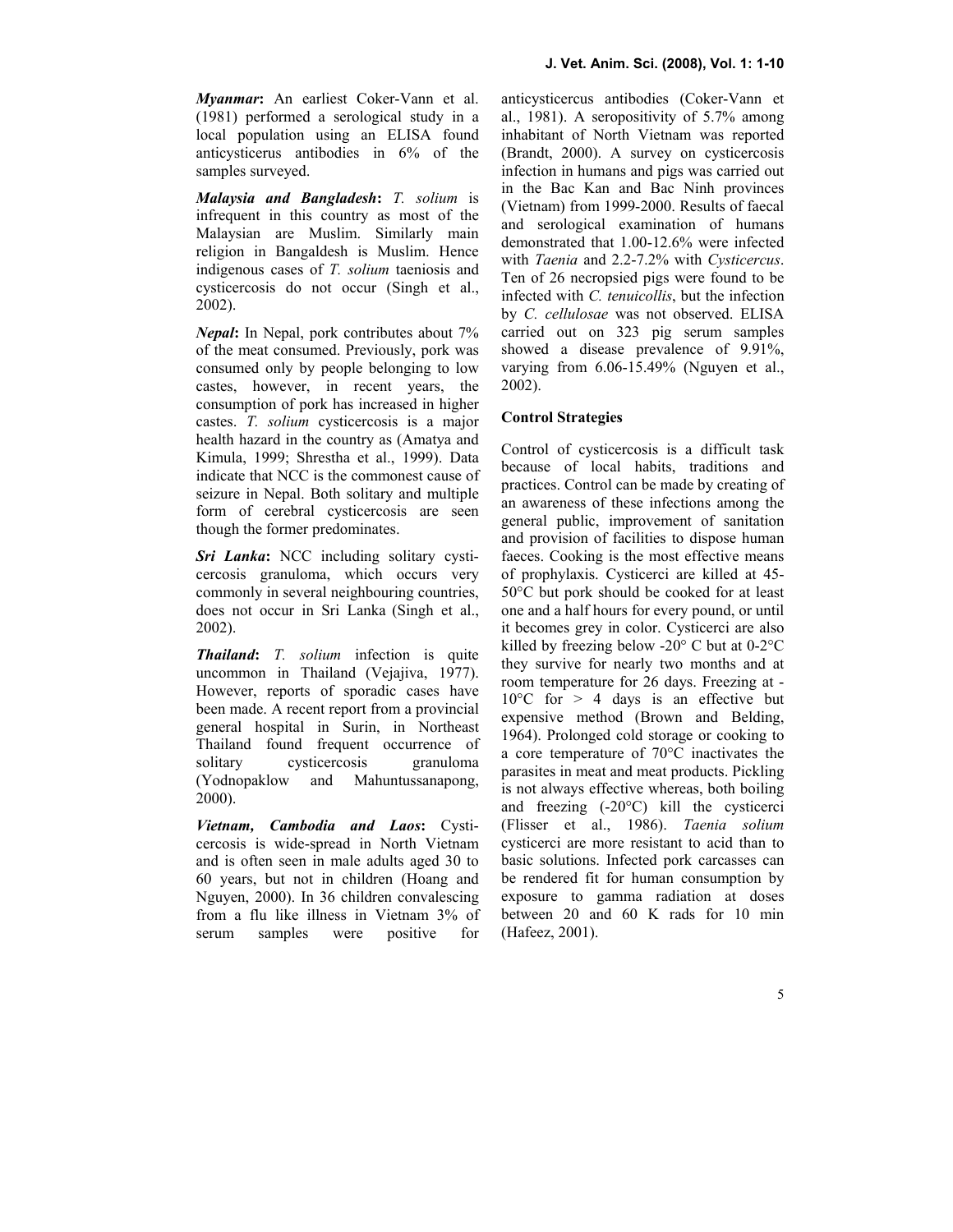Mass cestocidal treatment, aimed to cure of possible taeniosis and cysticercosis cases, has shown to be useful (Cruz et al., 1989; Sarti et al., 2000). It is a useful method of control but has certain disadvantages like generation of symptoms in a case of occult neurocysticercosis during mass treatment with praziquantel (Flisser et al., 1993). Chemotherapy should be provided only to those people previously identified or that have a high risk of being carriers. Albendazole and praziquantel have been reported to effectively eliminate cysticerci in pigs (Gonzalez et al., 1990) and oxfendazole leaves the pork with a clean appearance.

Health education has been shown to be highly effective since people become aware of the importance of human and porcine cysticercosis and the possibility of eliminating it (Sarti et al., 1997). Health education should be provided by trained personnel and is more effective as associated to the identification and treatment of tapeworm carriers. Restriction of the scavenging habit of the pigs that have access to human faecal material might help in controling of this condition. Health education programs should be associated for the improvement of sanitary facilities.

A less expensive option for control of human cysticercosis is to use vaccine. There has been substantial progress made in the development of recombinant antigen vaccines for protection against infection with a number of taeniid cestode species in their intermediate hosts (Lightowlers et al., 2003). Recently two candidate antigens TSOL 18 / TSOL 45 have been developed as vaccines against Taenia solium infection in pigs (Gauci et al., 1998). A combination of three recombinant T. ovis antigens (45W, 16K and 18K) was able to induce significant (upto 93%) protection against experimental challenge infection with  $T$ . solium in pigs (Plancarte et al., 1999).

Therefore, for control of T. solium cysticercosis a combined strategy utilizing both anthelmintic treatment of tapeworm carriers and vaccination of pigs may allow eradication of the parasite. The International Task Force for Disease Eradication suggested in 1992 that the eradication of cysticercosis could be achieved by using current technology. It is therefore, a political decision of especially developing countries to control this disease through a legislature framework, implementation of meat inspection and also through public information campaigns and the implementation of prevention programme.

It is important to identify the cysticercosis as one of the major public health problems in Asia that needs to be tackled vigorously by the governments and public health authorities of the region.

## **REFERENCES**

- Acevedo, H. A. 1982. Economic impact of porcine cysticercosis. In: Cysticercosis. A. Flisser, K. Willms, J. P. Laclette (ed). Present State of knowledge and Perspectives, Academic Press New York, USA. pp: 63-67.
- Avapal, R. S., J. K. Sharma, P. D. Juyal. 2003. Occurrence of Cysticercus cellulosae in pigs in and around Ludhiana city. Journal of Veterinary Parasitology, 17: 69-70.
- Amatya, B. M. and Y. Kimula. 1999. Cysticercosis in Nepal. A histopathologic study of sixty two cases. American Journal of Surgical Pathology, 23: 1276-1279.
- Anonymous. 1998. In: FAO Production Yearbook. Food and Agriculture Organization of the United Nations, Rome, Italy. pp: 21-26.
- Botero, D. 1988. Cysticercosis en Columbia. Investigaciones realizadas hasta.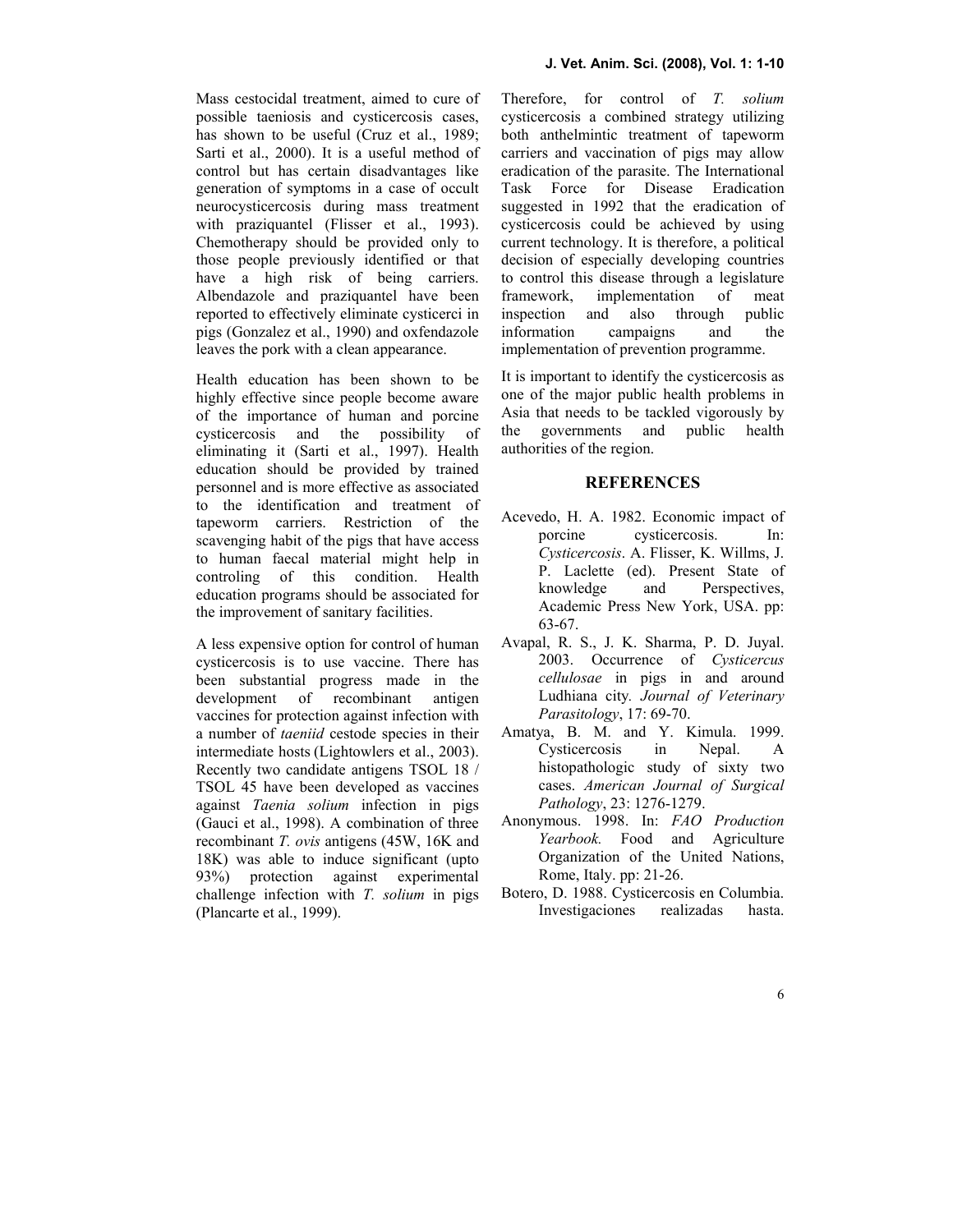Annales Academiae Medicae Medellín, 2: 75-82.

- Brandt, L. 2000. Taenia solium cysticercosis in Northern Vietnam. Third Seminar on Foodborne Parasitic Diseases; Food, Water and Parasitic Zoonoses in the 21st Century, Bangkok, Thailand. pp: 95-96.
- Brown, H. W. and D. L. Belding. 1964. In: Basic Clinical Parasitology.  $2<sup>nd</sup>$  (ed). Meredith Publishing Company, New York, USA. pp: 172-173.
- Canedo, L., J. P. Ladette, and E. Morales. 1990. Evagination of the metacestode of Taenia solium. In: Cysticercosis. A. Flisser, K. Willms, J. P. Laclette (ed). Present State of Knowledge and Perspectives. pp: 14-16.
- Cardenas, R. R., S. R. Celis, J. P. Helnandez. 1984. Ocular and orbital cysticercosis in hogs. Veterinary Pathology, 21: 164-167.
- Cruz, M., A. Davis, and H. Dixon. 1989 Operational studies on the control of the Taenia solium taeniasis/cysticercosis in Ecuador. Bulletin World Health Organization, 67: 401-407.
- Cook, G. C. 1988. Neurocysticercosis, parasitology, clinical presentation, diagnosis and recent advances in management. Quarterly Journal of Medicine New Series, 68: 675-683.
- Cao, W., C. P. B. V. D. Ploeg, J. Xu. 1997. Risk factors for human cysticercosis morbidity, a population based case control study. Epidemiology and Infections, 119: 231-235.
- Cao, W., J. Xu, and C. Gao. 1995. Epidemiological survey on Taenia solium and Cysticercus cellulosae infection in Shandong province, China. Chinese Journal of Parasitic Disease Control, 8: 168-172.
- Coker-Vann, M. R., D. B. Subianto, P. Brown. 1981. ELISA antibodies to cysticerci of Taenia solium in human populations in New Guinea, Oceania

and Southeast Asia. Southeast Asian Journal of Tropical Medicine and Public Health, 12: 499-505.

- Chandermukhi, A. and P. Nayak. 1990. Subacute and chronic meningitis in children an immunological study of cerebrospinal fluid. Indian Journal of Paedriatric, 57: 685-691.
- Deka, D. K., M. R. Borkakoty and B. C. Lakhar. 1985. Cysticercosis in domestic animals in North Eastern region of India. Indian Journal of Parasitology, 9: 83-85.
- D'Souza, P. E. 1998. Studies on porcine cysticercosis with special reference to serodiagnosis. Journal of Veterinary Parasitology, 12: 64-65.
- Escobar, A. and D. Nieto. 1983. Pathology of the Nervous System. In: Parasitic Diseases. J. Minekler (ed). McGraw Hill, New York. pp: 2507-2515.
- Flisser, A., Y. Avidan, and S. Laiter. 1986. Agents fisicos y quimicos sobre la viabilidad del cisticerco de la Taenia solium. Effect of physical and chemical substances on the viability of cysticerci of Taenia solium. Salud Publica de Mexico, 28: 552-553.
- Flisser, A., I. Madrazo, and A. Plancarte. 1993. Neurological symptoms in occult neurocysticercosis after a single taeniacidal dose of praziquantel. Lancet, 342: 748-749.
- Flisser, A. 1994. Taeniasis and cysticercosis due to Taenia solium. Progress in Clinical Parasitology, 4: 77-116.
- Flisser, A., C. R. Rodriguez, and A. L. Willingham. 2006. Control of 292 taeniosis / cysticercosis complex, future developments. Veterinary Parasitology, 139: 283-292.
- Garg, R. K., M. K. Singh, and S. Mishra. 2000. Single enhancing CT lesions in Indian patients with seizures: a review. Epilepsy Research, 38: 91-104.
- Gonzalez, A. E., V. Cama, and R. H. Gilman. 1990. Prevalence and comparison of serologic assays,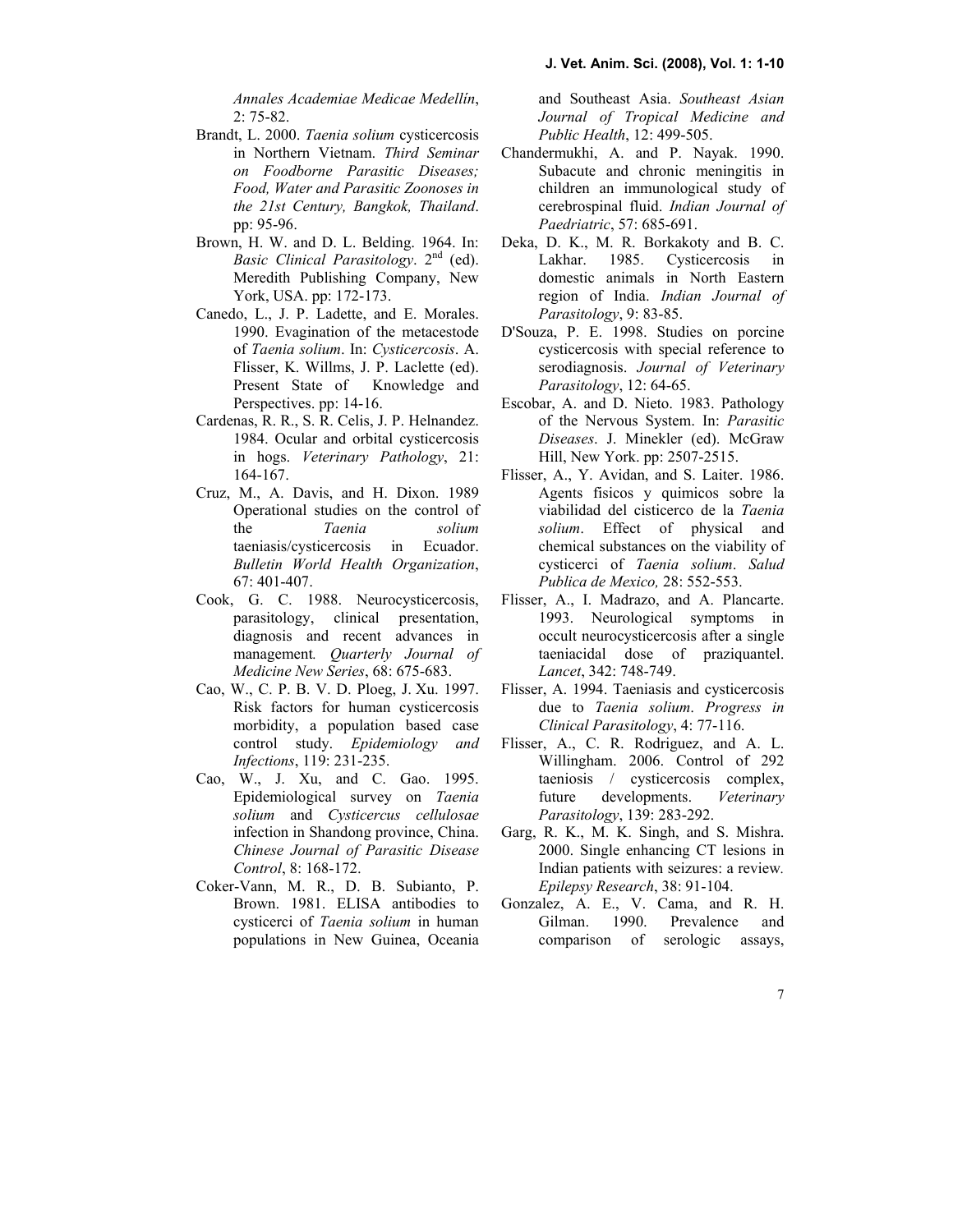necropsy and tongue examination for the diagnosis of porcine cysticercosis in Peru. American Journal of Tropical Medicine and Hygiene, 43: 194-199.

- Gauci, C. G., A. Flisser, and M. W. A. Lightowlers. 1998. Taenia solium oncosphere protein homologous to host protective Taenia ovis and Taenia saginata 18 kda antigens. International Journal of Parasitology, 28: 757-760.
- Hafeez, M. 2001. Helminth parasites of public health importance cestodes. Journal of Parasitic Diseases, 25: 2-7.
- Hoang, K. and V. C. Nguyen. 2000. Radioclinical aspects of cerebral and muscular cysticercosis. Journal of Neuroradiology, 27: 264-266.
- Jang, D. H. and Y. B. Kang. 1989. Survey on Cysticercus cellulosae infections in swine in Korea. Korean Journal of Veterinary Public Health, 13: 1-6.
- Kumar, D. and S. N. S. Gaur. 1994. Taenia solium cysticercosis in pigs. Helminthological Abstracts, 63: 365-383.
- Kumar, D., S. N. S. Gaur, and K. C. Varshney. 1991. Host tissue response against Taenia solium cysticercosis in pigs. Indian Journal of Animal Science, 61: 270-273.
- Ko, R. C. 1991. Current status of food borne parasitic zoonoses in Hong Kong. Southeast Asian Journal of Tropical Medicine and Public Health, 22: 42-47.
- Lightowlers, M. W., A. L. Colebrook, and G. C. Gauci. 2003. Vaccination against bestrode parasites, antihelminth vaccines that work and why. Veterinary Parasitology, 115: 83-123.
- Liu, X., X. Deng, and Z. Zhao. 2000. Epidemiological survey on taeniasis and cysticercosis in middle part of Shandong Province. Chinese Journal of Parasitic Disease Control, 13: 34- 36.
- Madeley, J. 1984. A grave and terrible disease. In: Cysticercosis. World Health March. pp: 10-12.
- Mahajan, R. C. 1982. Geographical Distribution of Human Cysticercosis In: Cysticercosis. A. Flisser, K. Williams, J. P. Laclette (ed). Present State of Knowledge and Prospective New York, Academic Press. pp: 39-46.
- Margono, S. S., A. Ito, M. O. Sato. 2003. Taenia solium taeniasis/cysticercosis in Papua, Indonesia. Journal of Helminthology, 77: 39-42.
- Miao, F., Z. Z. Ping, and L. Xin. 2000. Epidemiological survey on taeniasis and cysticercosis in major epidemic areas of Shandong Province. Chinese Journal of Schistosomiasis Control, 12: 217-220.
- Nieto, D. 1982. Historical Notes on Cysticercosis In: Cysticercosis. A. Flisser, K. Williams, J. P. Laclette, C. larral (ed). Present State of Knowledge and Prospective New York. Academic press. pp: 1-7.
- Nash, T. E. and F. A. Neva. 1984. Recent advances in the diagnosis of cerebral cysticercosis. New England Journal of Medicine, 311: 1492-1496.
- Nguyen, Q. D., N. T. Kim, N. VanDe. 2002. Result of survey on taeniasis and cysticercosis humans and pigs in Bac Ninh and Bac Kan provinces. Khoa Hoc Ky Thuat Thu Y Veterinary Sciences and Techniques, 9: 46-49.
- Pearse, V., J. Pearse, and M. Bochshaum. 1987. In: Living invertebrates. Blackwell Scientific Publications, California, USA.. pp: 242-246.
- Pathak, K. M. L., S. N. S. Gaur, and S. K. Garg. 1984. Diagnosis of porcine cysticercosis by immunoelectrophoresis. Indian Journal of Parasitology, 8: 79-80.
- Puri, V., D. K. Sharma, and S. Kumar. 1991. Neurocysticercosis in children. Indian Pediatrics, 28: 1309-1317.
- Plancarte, A., M. W. Lightowlers, and C. Gauci. 1999. Vaccination against cysticercosis in pigs using native and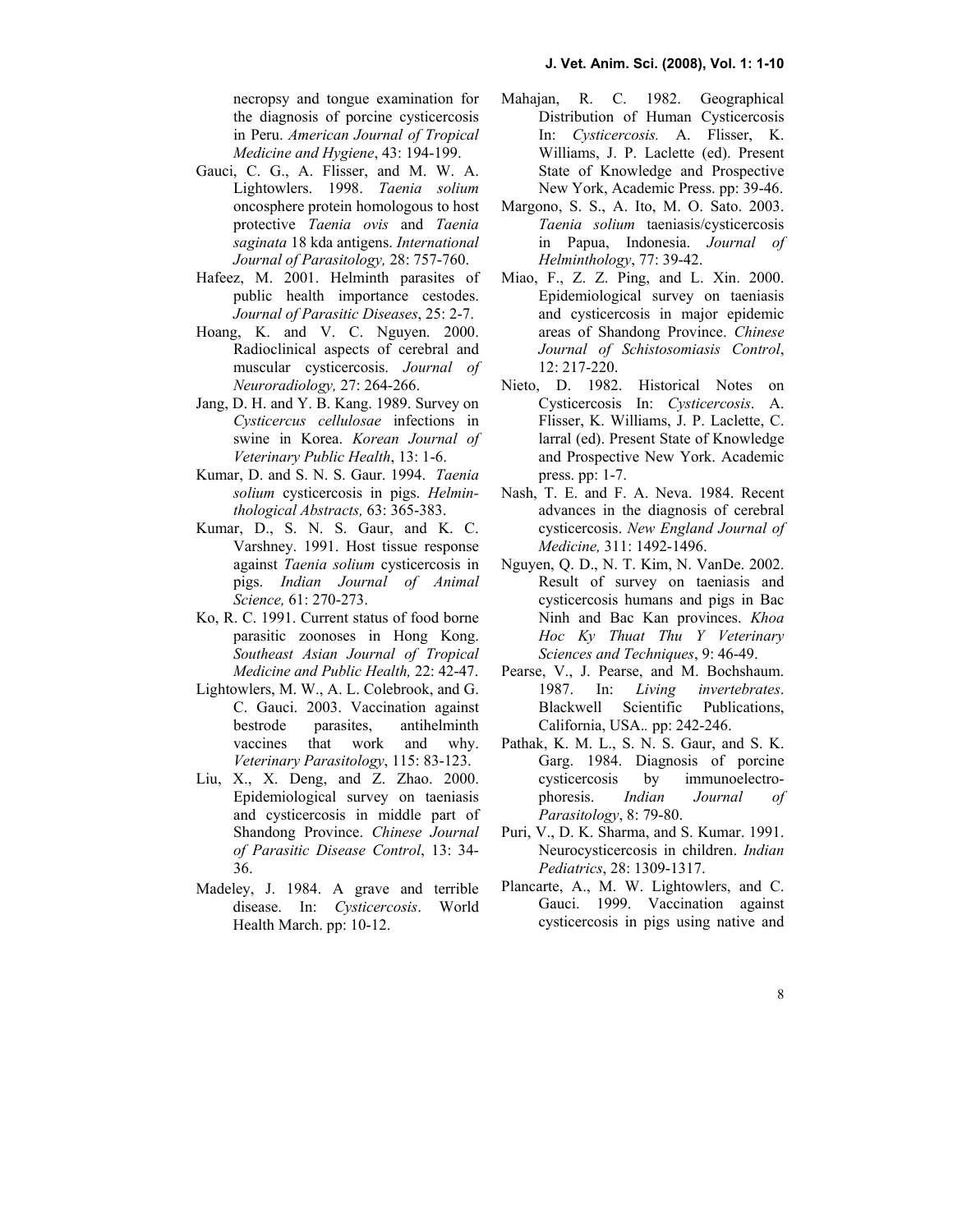recombinant oncosphere antigens. International Journal of Parasitology, 29: 643-647.

- Pramanik, A. K., H. M. Bhattacharya, and D. N. Sengupta. 1985. Occurrence of Cysticercus cellulosae in slaughter pigs in Calcutta and its public health significance. Indian Journal of Animal Health, 24: 143-146.
- Rum, H. J. and K. H. Joo. 1989. Clinical evaluation of the therapeutic efficacy of praziquantel against human cysticercosis. Acta Leiden, 57: 235- 245.
- Rabiela, M. T., A. Rivas, and A. Flisser. 1989. Morphological types of Taenia solium cysticerci. Parasitology Today, 5: 357-359.
- Sharma, R., D. K. Sharma, and P. D. Juyal. 2004. Seroprevalence of swine cysticercosis in Ludhiana, Punjab. Journal of Veterinary Parasitology, 18: 75-76.
- Sawhney, I. M. S., O. P. Lekhra, and J. S. Shashi. 1996. Evaluation of epilepsy management in a developing country. A perspective study of 407 patients. Acta Neurologica Scandinavia, 94: 19-23.
- Sarti, E., P. M. Schantz, and G. Avila. 2000. Mass treatment against human taeniasis for the control of cysticercosis. Trans Rural Social Tropical Medicine and Hygiene, 94: 85-89.
- Sarti, E., A. Flisser, and P. M. Schantz. 1997. Development and evaluation of a health education intervention against Taenia solium in a rural community in Mexico. American Journal of Tropical Medicine and Hygiene. 56: 127-132.
- Shrestha, S. P., A. Henning, and D. Pradhan. 1999. Subconjunctival and intraocular cysticercosis in Nepal. Tropical Doctor, 29: 251-253.
- Simanjuntak, G. M., S. S. Margono, and M. Okamoto. 1997. Taeniasis / Cysticer-

 cosis in Indonesia as an emerging disease. Parasitology Today, 13: 321-323.

- Singh, G. S., S. Prabhakar, and A. Ito. 2002. Taenia solium Taeniasis and Cysticercosis in Asia. In: Taenia solium Cysticercosis from Basic to Clinical Science. CABI Publishing, CAB International, Wallingford, Oxon, UK. pp: 111-128.
- Subianto, D. B., L. P. Tumanda, S. S. Margono. 1978. Burns and epileptic fits associated with cysticercosis in mountain people of Irain Jaya. Tropical Geography Medicine, 31: 275-278.
- Sutisna, I. P., A. Fraser, and K. L. Nengah. 1977. Community prevalence study of taeniasis and cysticercosis in Bali, Indonesia. Tropical Medicine International Health, 4: 288-294.
- Takayanagui, O. M. 1990. Neurocisticercose en Evoluca Clinico-laboratorial de 151 cases. Arquivos de neuro-psiquiatria, 48: 1-10.
- Theis, J. H., R. S. Goldsmith, and A. Flisser. 1994. Detection by immunoblot assay of antibodies to Taenia solium cysticerci in sera from residents of rural communities and from epileptic patients in Bali, Indonesia. Southeast Asian Journal of Tropical Medicine and Public Health, 3: 464-468.
- Varma, T. K. 1991. Cysticercosis. Livestock Advisor, 16: 9-10.
- Varma, T. K. and S. S. Ahluwalia. 1981. Potential danger of cysticercosis and taeniasis in man and animals. Livestock Advisor, 6: 54-56.
- Vazquez, V. and J. Satelo. 1992. The course of seizuers after treatment of cerebral cysticercosis. New England Journal of Medicine, 327: 696-701.
- Vejajiva, A. 1977. Neurology in Thailand. In: *Tropical Neurology*. J. D. Spillane (ed). Oxford University Press, Oxford, UK. pp: 335-352.